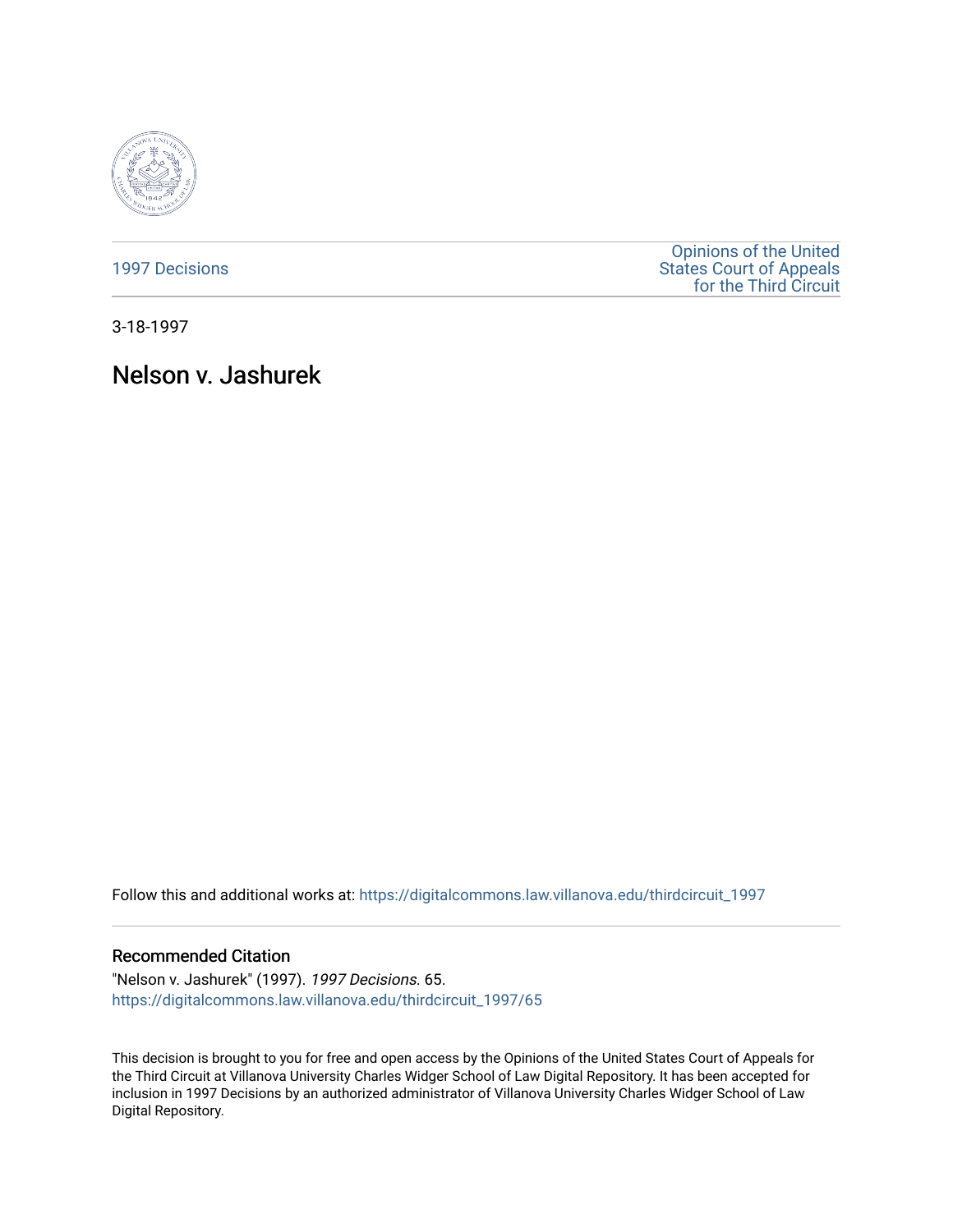### UNITED STATES COURT OF APPEALS FOR THE THIRD CIRCUIT

No. 96-3599

CARL NELSON,

Appellant

v.

GEORGE JASHUREK, Patrolman

 On Appeal from the United States District Court for the Western District of Pennsylvania (D.C. Civ. No. 95-0097E)

 Submitted under Third Circuit LAR 34.1(a) February 19, 1997

BEFORE: GREENBERG, LEWIS, and MCKEE, Circuit Judges

(Filed: March 18, 1997)

 Carl Nelson Huntingdon SCI 1100 Pike Street Huntingdon, PA 16654-1112

Appellant pro se

 Kathryn J. Kisak Quinn, Buseck, Leemhuis, Toohey & Kroto 2222 West Grandview Boulevard Erie, PA 16506-4508

Attorneys for appellee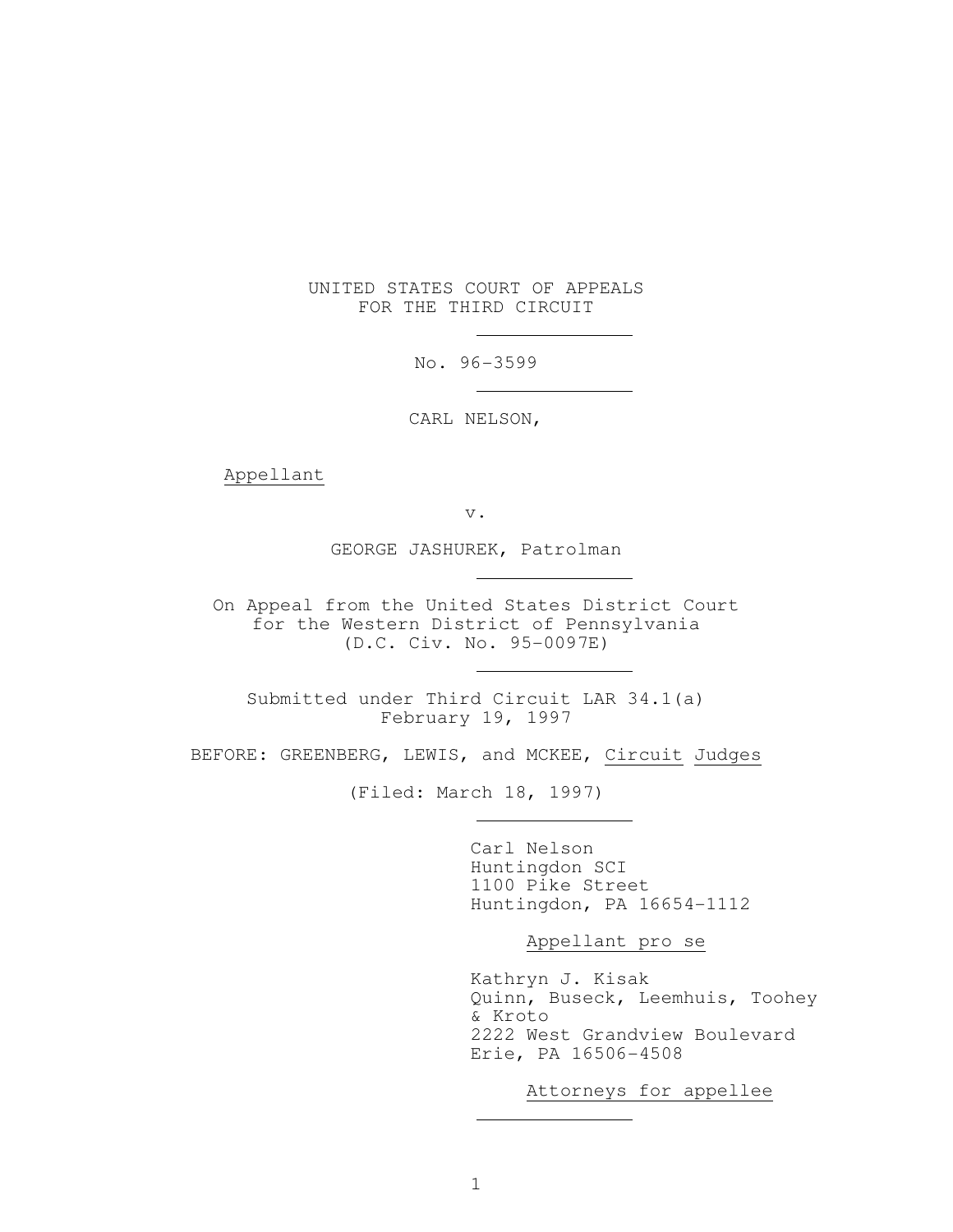GREENBERG, Circuit Judge.

#### I. BACKGROUND

 Carl Nelson appeals from an order for summary judgment entered on September 19, 1996, in this action under 42 U.S.C. § 1983 ("section 1983"). On April 18, 1995, Nelson filed this action against George Jashurek under the Eighth Amendment to the Constitution. In his complaint Nelson set forth that Jashurek, a Sheffield Township police officer, attempted to arrest him on July 9, 1994. At that time Nelson was wanted for alleged violations of conditions of parole following his release from prison after a homicide conviction. According to Nelson's complaint, he disobeyed Jashurek's orders to halt and instead ran away. Jashurek pursued and caught Nelson, and a struggle ensued. Nelson claims that he then sat down and that when he later got up from the chair, Jashurek beat him with a flashlight and used excessive and malicious force to subdue him. Nelson asserts that he sustained physical and psychological injuries as a result of Jashurek's actions.

 After arresting Nelson, Jashurek charged him with resisting arrest in violation of 18 Pa. Cons. Stat. Ann. § 5104 (West 1983) ("section 5104"). A jury convicted Nelson at a trial on the criminal charge on October 28, 1994, in the Warren County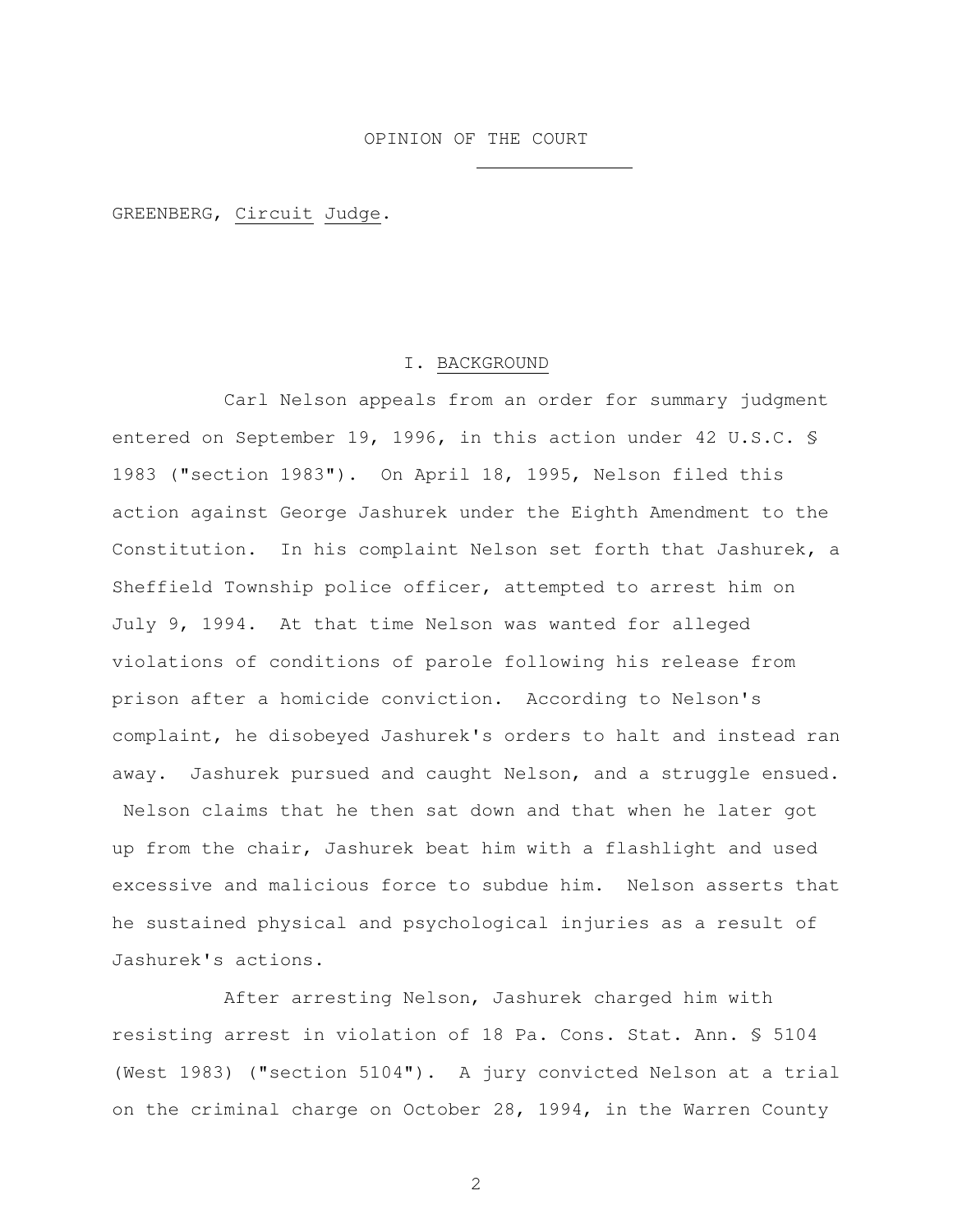Court of Common Pleas. While we do not know whether Nelson appealed his criminal conviction, he does not claim that any court has set aside the conviction or that the validity of the conviction has been thrown into doubt in any other proceeding. We thus decide this appeal on the assumption that the conviction is unimpaired.

 In this civil case, which Nelson filed after the conviction, Jashurek and Nelson filed cross-motions for summary judgment. The district court referred the motions to a magistrate judge who filed a report and recommendation on August 28, 1996. In his motion, Jashurek argued that Nelson did not prove the essential elements of his claim because Nelson could not show that Jashurek had used an objectively unreasonable amount of force, and he thus was entitled to qualified immunity. Jashurek also claimed that he was entitled to a summary judgment in his favor on the basis of collateral estoppel predicated on the findings in the criminal trial at which the jury convicted Nelson.

 The magistrate judge found that Heck v. Humphrey, 512 U.S. 477, 114 S.Ct. 2364 (1994), governs this case. In Heck v. Humphrey the Supreme Court made it clear that an action under section 1983 could not be maintained on the basis of events leading to a conviction which has not been reversed or impaired by other official proceedings if a judgment in favor of the plaintiff in the civil case would imply that the conviction was invalid. Id. at 2372. The magistrate judge then cited the following example from Heck v. Humphrey of an action that cannot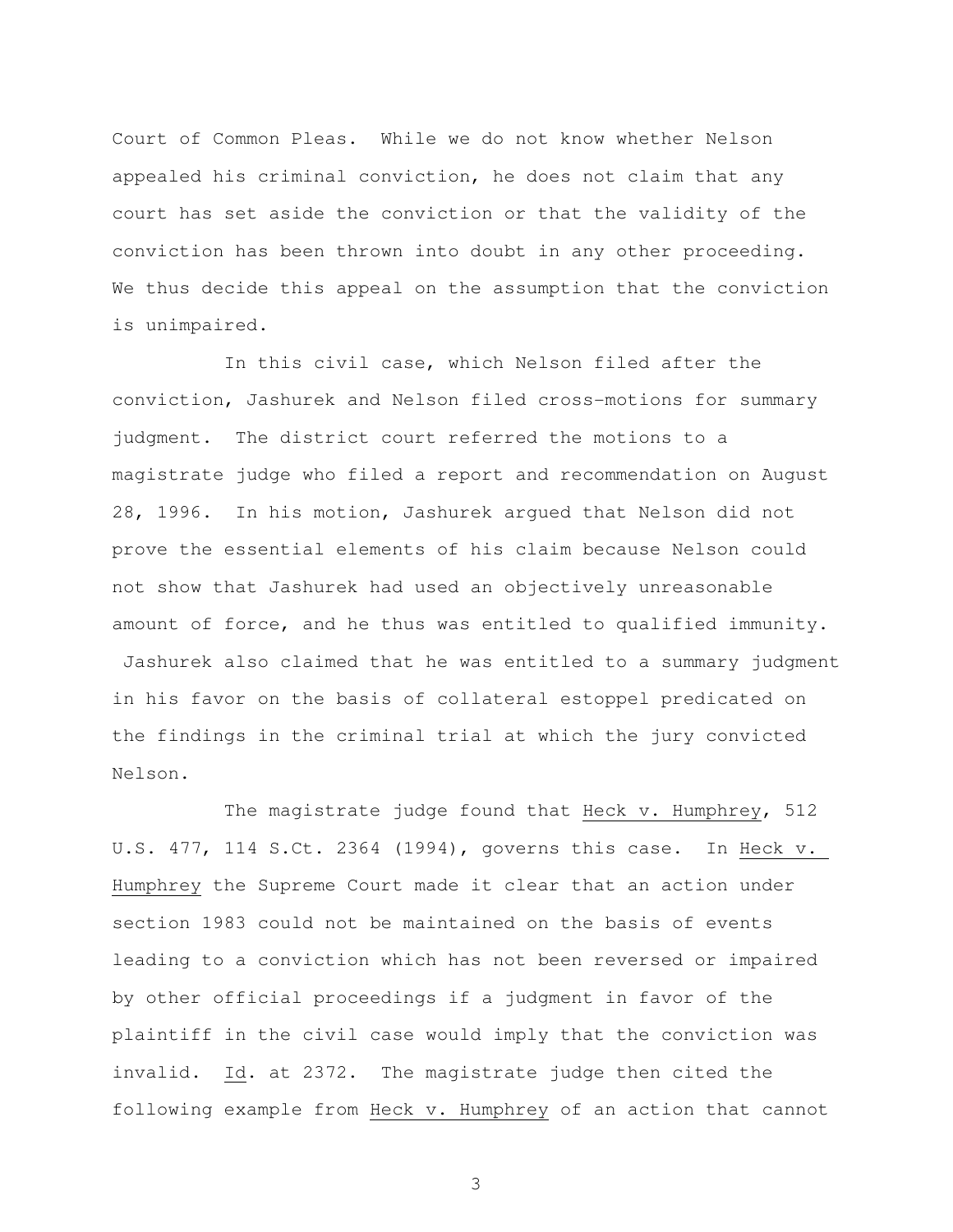be brought unless the underlying conviction has been reversed or

otherwise impaired: An example of this latter category--a § 1983 action that does not seek damages directly attributable to conviction or confinement but whose successful prosecution would necessarily imply that the plaintiff's criminal conviction was wrongful--would be the following: A state defendant is convicted of and sentenced for the crime of resisting arrest, defined as intentionally preventing a peace officer from effecting a lawful arrest. (This is a common definition of that offense. See People v. Peacock,68 N.Y.2d 675, 505 N.Y.S.2d 594, 496 N.E.2d 683 (1986); 4 C. Torcia, Wharton's Criminal Law § 593, p. 307 (14th ed. 1981).) He then brings a § 1983 action against the arresting officer, seeking damages for violation of his Fourth Amendment right to be free from unreasonable seizures. In order to prevail in this \$ 1983 action, he would have to negate an element of the offense of which he has been convicted. Regardless of the state law concerning res judicata . . . the § 1983 action will not lie.

Heck v. Humphrey, 512 U.S. at \_\_\_\_, 114 S.Ct. at 2372 n.6.

 The magistrate judge then concluded as follows: Plaintiff's cause of action is a due process claim for use of excessive force in his arrest. However, he was convicted of the crime of resisting arrest based on this incident in state court. Because he was convicted of the crime of resisting arrest in state court, his claim here is precisely that described by the Supreme Court in the quoted material above as one that will not lie until the underlying conviction is reversed or called into question. This claim, having not accrued, must be dismissed.

App. at 11. Consequently, the magistrate judge recommended that the district court grant Jashurek's motion and deny Nelson's motion. The magistrate judge did not consider any basis for granting the motion other than an application of Heck v. Humphrey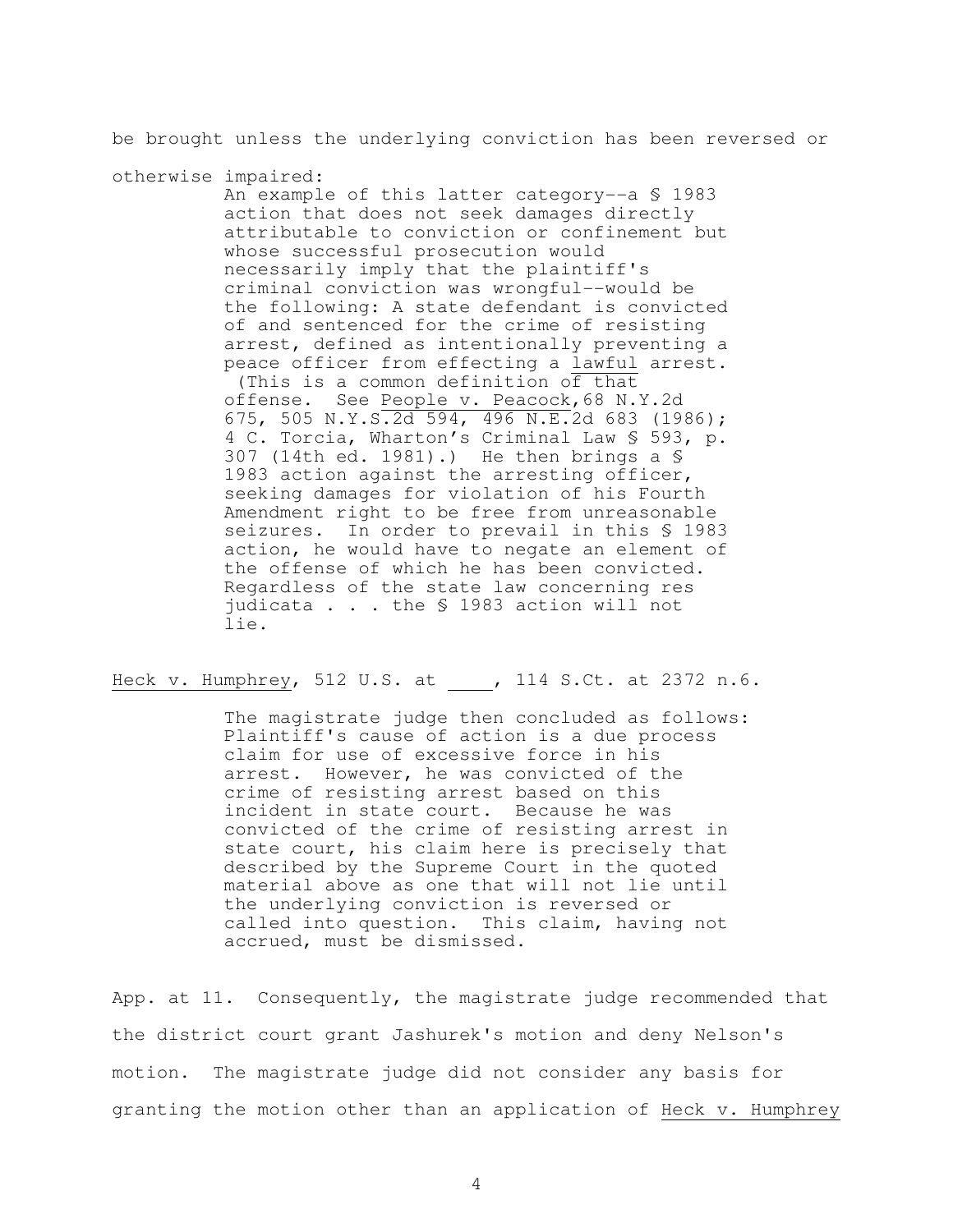and thus she did not consider Jashurek's qualified immunity defense.

 The district court adopted the report and recommendation and thus it granted Jashurek's motion and denied Nelson's motion. In adopting the report and recommendation, the district court, like the magistrate judge, relied only on Heck v. Humphrey. Nelson then appealed from the district's court order, but only to the extent that the district court granted Jashurek's motion as Nelson does not contend that the court should have granted his motion. Rather, he requests that we remand the case for consideration of his excessive force claim.

#### II. DISCUSSION

 Exercising plenary review, Petruzzi's IGA Supermarkets Inc. v. Darling-Delaware Co., 998 F.2d 1224, 1230 (3d Cir. 1993), we will reverse the district court order to the extent that it granted Jashurek summary judgment. A comparison of the elements of the state criminal convictions and Nelson's claim against Jashurek, compels the conclusion that if the proceedings on the remand are conducted in accordance with the guidelines we set forth in this opinion, a judgment in Nelson's favor would not throw the validity of the judgment of conviction in the criminal case into doubt. Nelson was convicted for resisting arrest in violation of section 5104 which provides that a person is guilty of resisting arrest if "with the intent of preventing a public servant from effecting a lawful arrest [he] creates a substantial risk of bodily injury to the public servant . . . or employs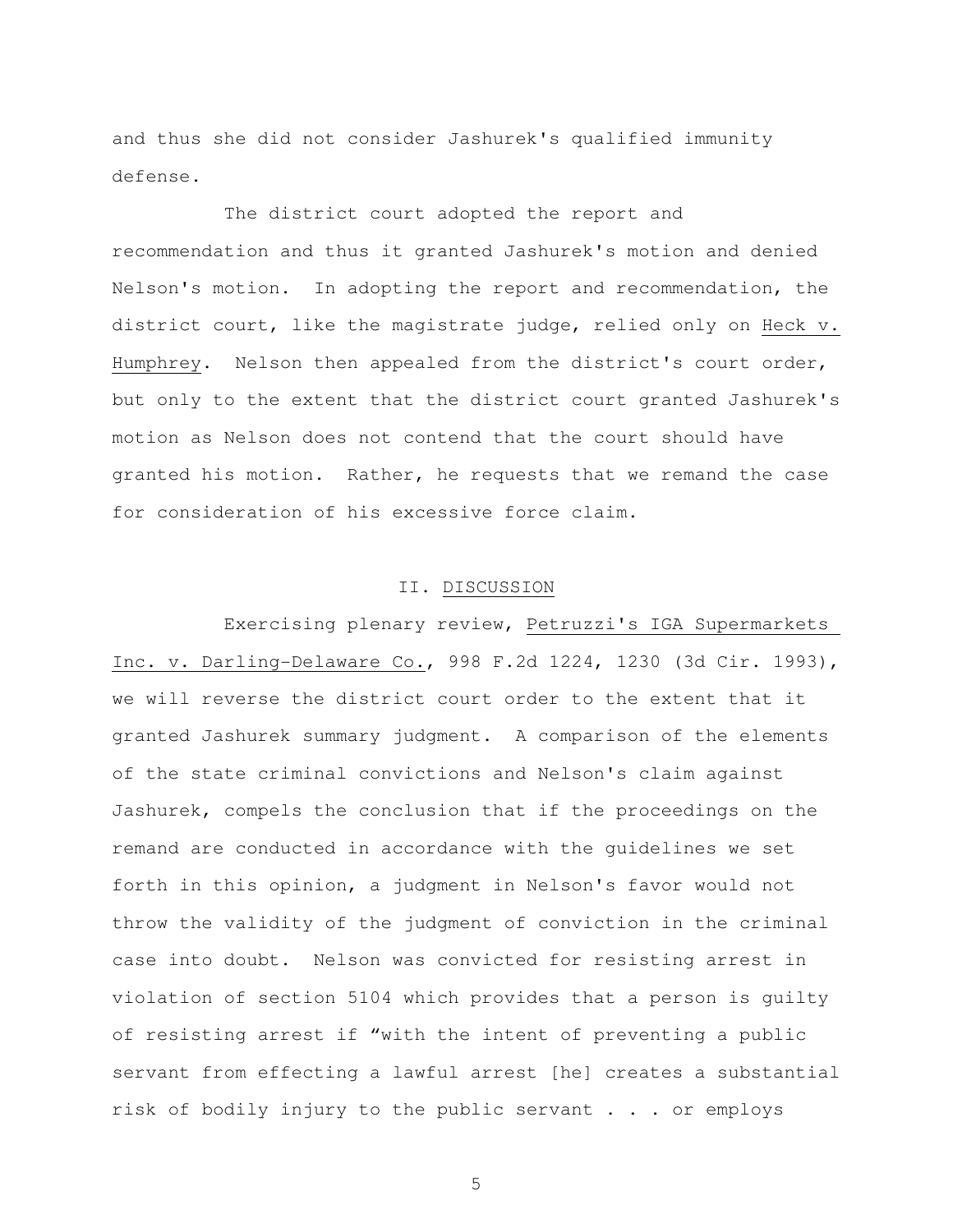means justifying or requiring substantial force to overcome the resistance." (Emphasis added.).

 The district court treated Nelson's inartfully drafted pro se complaint as stating a claim under section 1983 and analyzed the complaint under the Fourth Amendment reasonableness standard. The district court was undoubtedly correct in this approach, and on the remand which will follow this opinion, the district court should grant Nelson leave to amend his complaint to assert his claims under section 1983 and the Fourth Amendment. See Graham v. Connor, 490 U.S. 386, 395, 109 S.Ct. 1865, 1871 (1989); United State v. Johnstone, No. 95-5833, slip op. at 6-9. (3d Cir. Feb. 24, 1997); In re City of Philadelphia Litig., 49 F.3d 945, 962 (3d Cir.), cert. denied, 116 S.Ct. 176 (1995). A Fourth Amendment reasonableness inquiry is objective, so the question in this case is whether Jashurek's actions in effectuating the arrest were objectively reasonable without regard for his underlying intent or motivation. See Johnstone, slip op. at 7.

 We have read the charge to the jury delivered in the state criminal case and note that the trial judge, in accordance with section 5104, told the jury that if Nelson's actions "did not justify substantial force by [Jashurek], you must find Mr. Nelson not guilty." App. at 122. Clearly, therefore, inasmuch as the jury found Nelson guilty and therefore must have concluded that Jashruek was justified in using "substantial force," Heck v. Humphrey would bar this action if Nelson's case depended on a demonstration that Jashurek was not justified in using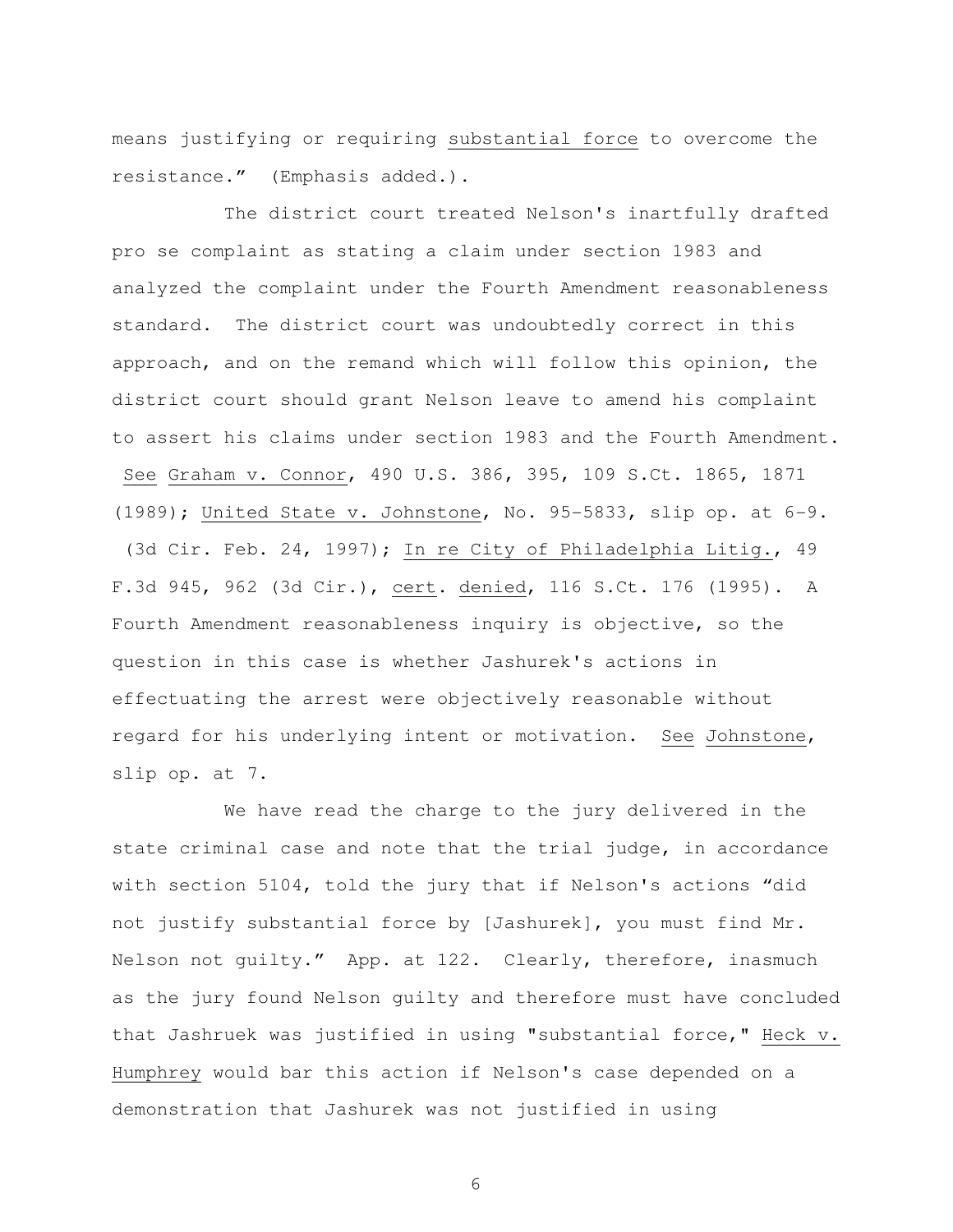"substantial force" in arresting him. Our difficulty with the district court's result is that the fact that Jashurek was justified in using "substantial force" to arrest Nelson does not mean that he was justified in using an excessive amount of force and thus does not mean that his actions in effectuating the arrest necessarily were objectively reasonable. In short, there undoubtedly could be "substantial force" which is objectively reasonable and "substantial force" which is excessive and unreasonable.

 Yet a finding that Jashurek used excessive "substantial force" would not imply that the arrest was unlawful and thus the Supreme Court's example of how Heck v. Humphrey can bar a civil action is not applicable here. Rather, we believe that the Supreme Court intended to demonstrate that a civil suit for an unreasonable seizure predicated on a false arrest would be barred so long as a conviction for resisting the same arrest remained unimpaired. But this case is different because Nelson does not charge that Jashurek falsely arrested him. Instead, Nelson charges that Jashurek effectuated a lawful arrest in an unlawful manner. Accordingly, while we do not doubt that even on the facts as presented by Nelson it will be difficult for him to establish liability in this case, we do not see why a judgment in his favor would throw the validity of his conviction into doubt.

 Cf. Smithart v. Towery, 79 F.3d 951, 952 (9th Cir. 1996) ("Because a successful section 1983 action for excessive force would not necessarily imply the invalidity of Smithart's arrest or conviction [for assault with a deadly weapon during a traffic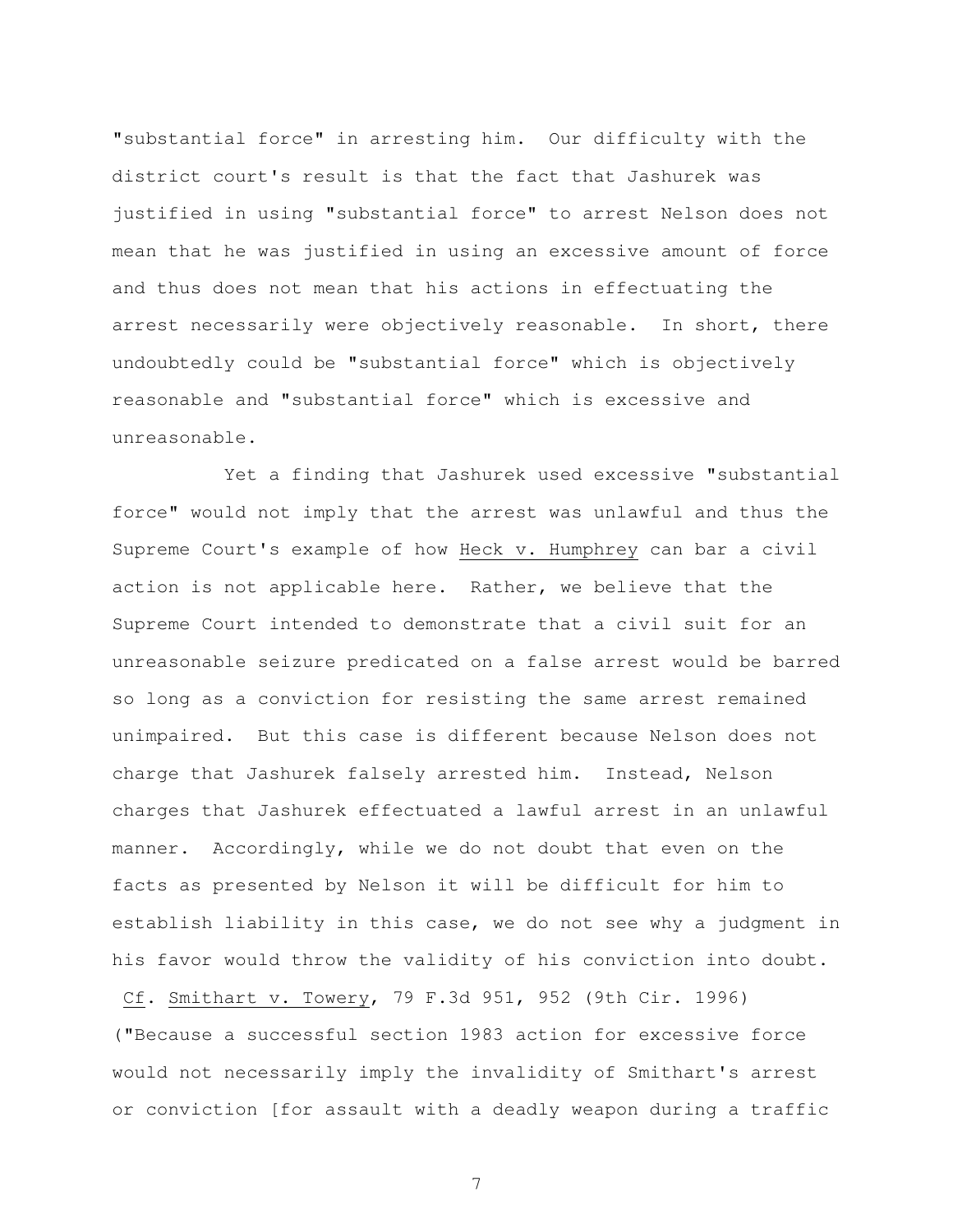stop], Heck does not preclude Smithart's excessive force claim."). Consequently, Heck v. Humphrey does not bar this case, and we cannot affirm the order of the district court on the authority of that case.

 We add an important caveat. The proceedings in the district court must go forward on the basis that Nelson's conviction was valid unless the conviction is impaired in other proceedings such as a reversal on direct appeal, expungement by executive order, a declaration of invalidity in a state proceeding, or the issuance of a writ of habeas corpus by a federal court under 28 U.S.C. § 2254. Heck v. Humphrey, 512 U.S. at , 114 S.Ct. at 2372; see Mosley v. Wilson, 102 F.3d 85, 91-92 (3d Cir. 1996); Smith v. Holtz, 87 F.3d 108, 112 (3d Cir. 1996), cert. denied, 117 S.Ct. 611 (1996). Therefore, in the absence of any such impairment, if this case reaches trial, the trier of fact must be aware that Jashurek was justified in using "substantial force" in arresting Nelson. Otherwise there would be a danger that in returning a general verdict against Jashurek predicated on a finding that he used excessive force, the trier of fact might base its verdict on findings not consistent with the conclusion the jury reached in the criminal case, i.e., that Jashurek was justified in using "substantial force" to arrest Nelson.

 Heck v. Humphrey precludes the return of a verdict in this civil case on the basis of a finding by the jury the Jashurek was not entitled to use substantial force to arrest Nelsn as a verdict reached on that basis would be inconsistent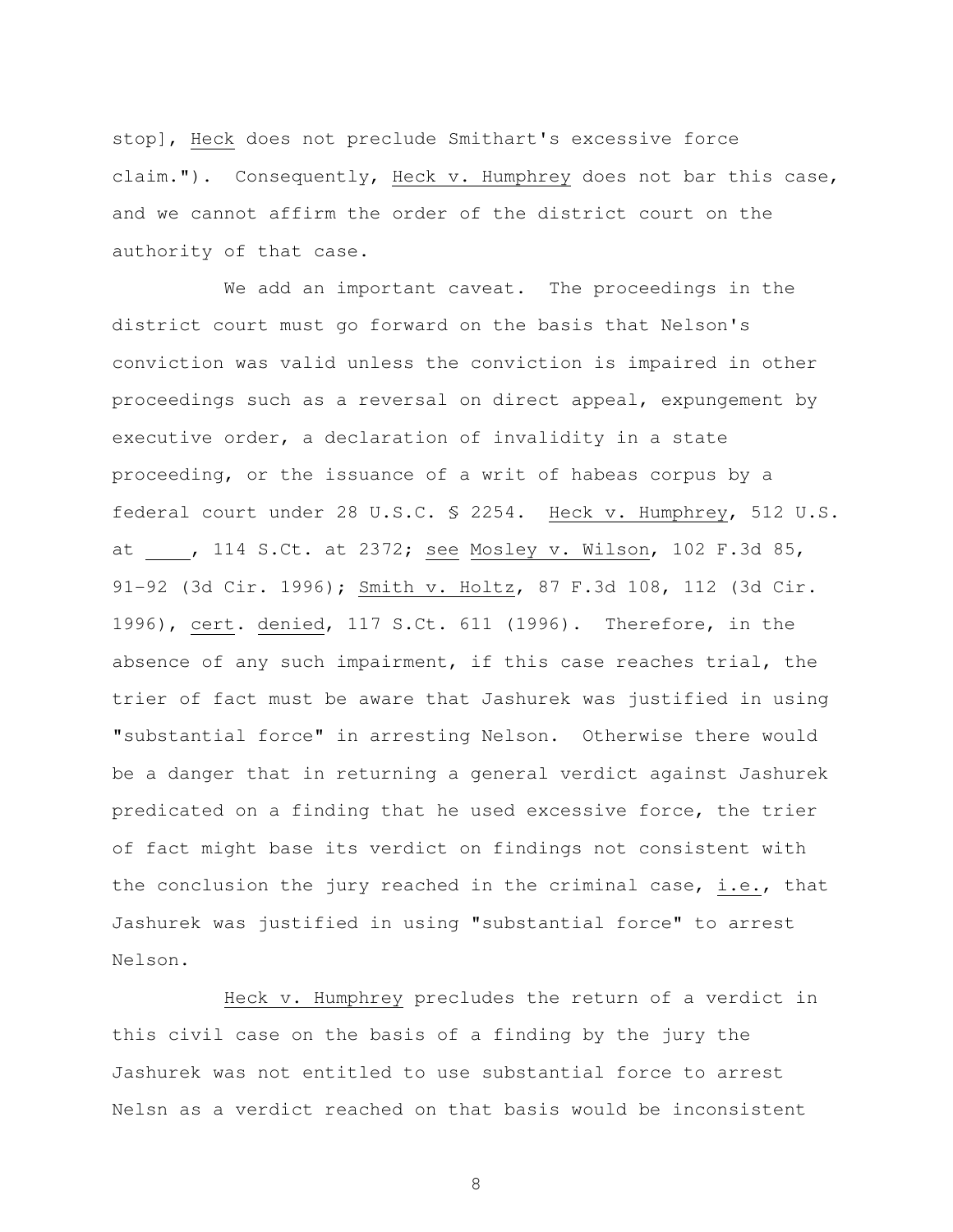with Nelson's conviction. See Lal v. Borough of Kennett Square, 935 F. Supp. 570, 574-75 (E.D. Pa. 1996); Shelton v. Macey, 883 F. Supp. 1047, 1050 (E.D. Pa. 1995). In essence, then, the guiding principle on the remand should be taken from Restatement (Second) of Torts § 133 (1965): "If the means employed by the actor for the purpose of effecting the arrest or recapture of another, or of maintaining the actor's custody of him, are in excess of those which he is privileged to use . . . the actor is liable for only so much of the force as is excessive." We reiterate that Nelson's conviction establishes that Jashurek was privileged to use substantial force. We leave it to the district court on remand to determine whether it will instruct the jury that Nelson was convicted of resisting arrest or whether the court merely will tell the jury that Jashurek was justified in using substantial force to arrest Nelson.

 In reaching our result we take note of Simpson v. City of Pickens, 887 F. Supp. 126 (S.D. Miss. 1995). The district court in Simpson held that even if a defendant in a criminal action was convicted validly of resisting arrest, the criminal defendant was not necessarily barred from bringing a section 1983 excessive force action under the Fourth and Fourteenth Amendments because "it is possible for a finding that [the defendant] was resisting arrest to coexist with a finding that the police used excessive force to subdue him."  $\underline{Id}$ . at 129. We are in accord with the Simpson analysis.

 Jashurek presents an alternative ground to affirm, urging here, as he did in the district court, that he is entitled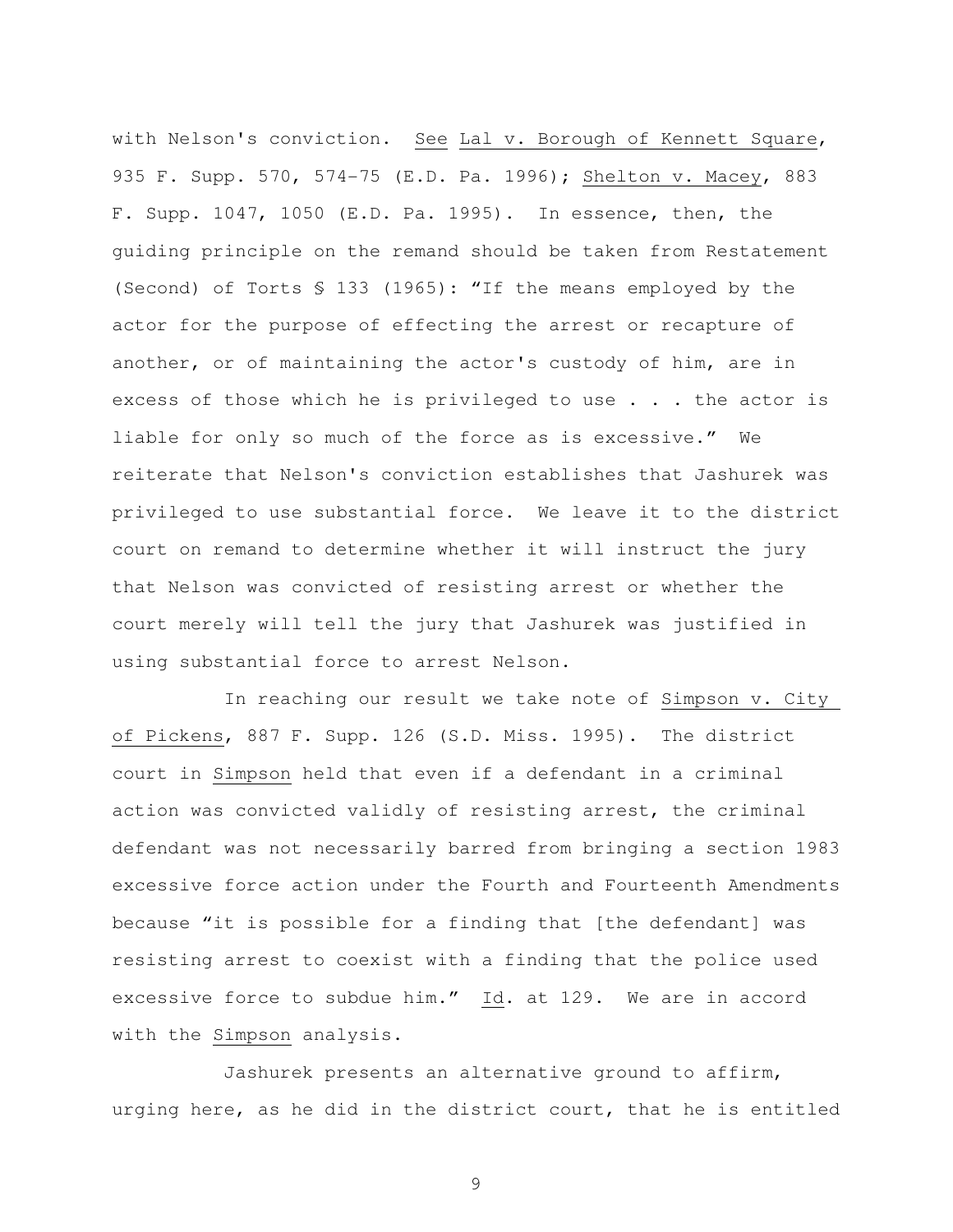to summary judgment on the basis of qualified immunity. While we will assume that if the district court had denied Jashurek's motion for summary judgment on the basis of qualified immunity and he then appealed we could have exercised jurisdiction pursuant to the collateral order doctrine, Mitchell v. Forsyth, 472 U.S. 511, 530, 105 S.Ct. 2806, 2817 (1985), the district court never ruled expressly on the qualified immunity defense for it granted Jashurek summary judgment on the basis of Heck v. Humphrey alone. Furthermore, in these circumstances, we cannot say that the court inferentially denied the motion for summary judgment to the extent that Jashurek predicated it on a claim of qualified immunity. Cf. Musso v. Hourigan, 836 F.2d 736, 741 (2d Cir. 1988) ("[I]nterlocutory review is appropriate when a district court denies a motion for summary judgment without addressing a proffered qualified immunity defense."). Thus, even if we disregard the fact that Jashurek understandably has not filed a notice of appeal, we cannot regard this case as an appeal from the denial of a motion for summary judgment on the grounds of qualified immunity, and consequently, we do not have jurisdiction on the basis of the collateral order doctrine.

 Instead, as Jashurek correctly recognizes, brief at 14, he raises qualified immunity as an alternative ground to affirm, and we consider the defense only on that basis. After a careful review of the matter we have concluded that we should not consider the qualified immunity defense in the first instance, particularly as genuine disputes of material facts may exist with respect to it. See Johnson v. Jones, 115 S.Ct. 2151 (1995). Of